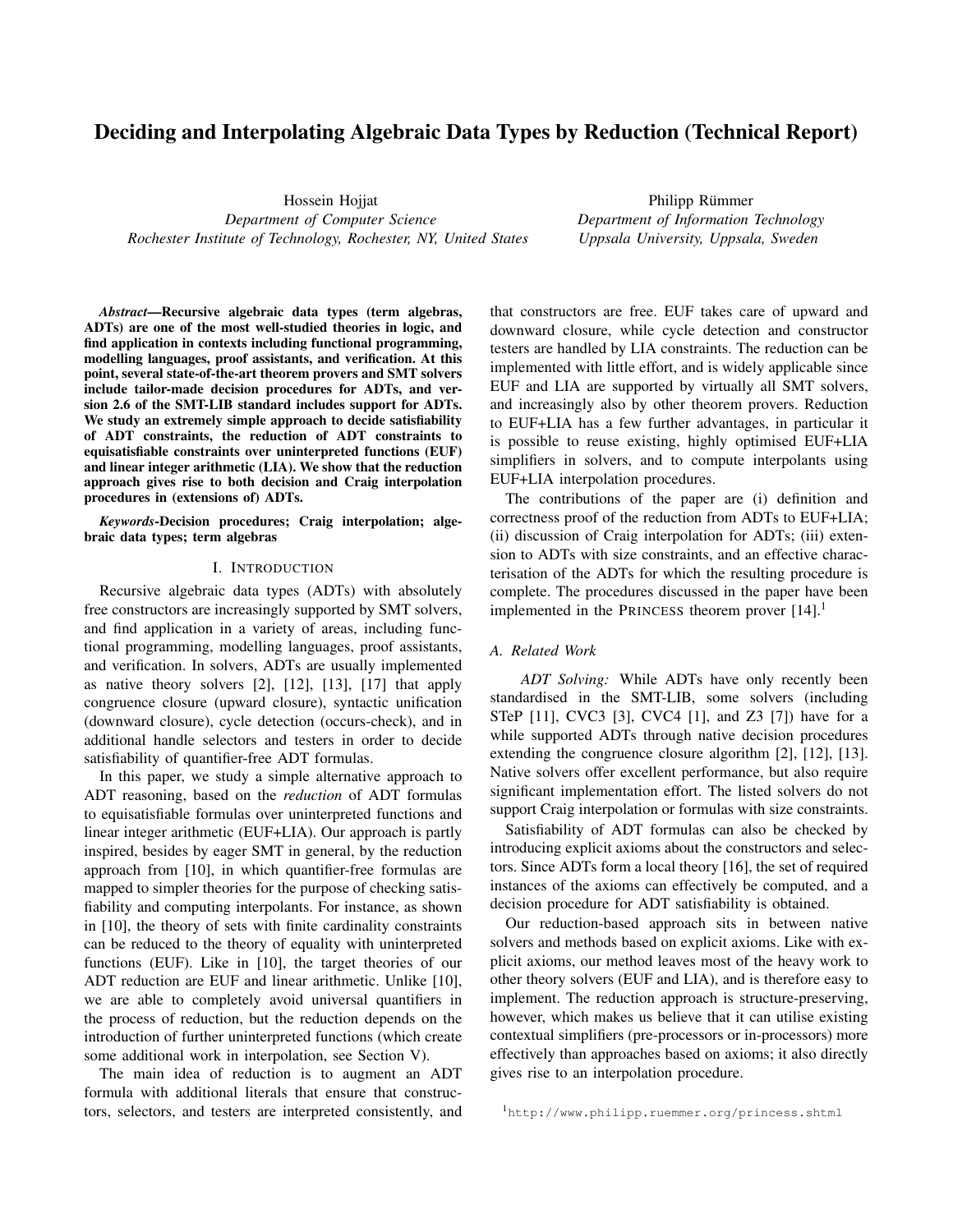*ADT Interpolation:* It has been observed in [\[10\]](#page-9-4) that the theory of ADTs has the interpolation property; this result directly follows from admissibility of quantifier elimination in ADTs [\[12\]](#page-9-1). To the best of our knowledge, our ADT solver implemented in PRINCESS is the *first proof-based interpolation procedure for ADTs.*

*ADTs with Size Constraints:* Our approach for handling ADT formulas with size constraints is inspired by the more general unfolding-based decision procedure for ADTs with abstractions (i.e., catamorphisms) in [\[17\]](#page-9-3). The algorithm in [\[17\]](#page-9-3) is complete for *sufficiently surjective* abstraction functions, which includes the size function on binary trees, but *not* the size function on ADTs in general. We augment the setting from [\[17\]](#page-9-3) by giving a necessary and sufficient criterion for sufficient surjectivity of the size function, and thus for completeness of the overall procedure.

ADTs with size constraints can also be represented in the local theory framework [\[16\]](#page-9-10), again by introducing the necessary instances of explicit axioms.

A further decision procedure for ADTs with size constraints, based on the concept of length constraint completion, has been described in [\[19\]](#page-9-11). Our method uses the simple approach of *unfolding* in order to add size constraints to the overall reduction-based procedure; it is at this point unclear whether length constraint completion could be combined with the reduction approach as well.

# II. PRELIMINARIES

<span id="page-1-2"></span>We formulate our approach in the setting of multi-sorted first-order logic. The signature  $\Sigma$  of an ADT is defined by a sequence  $\sigma_1^d, \ldots, \sigma_k^d$  of sorts and a sequence  $f_1, \ldots, f_m$ of constructors. The type  $\alpha(f_i)$  of an *n*-ary constructor is an  $(n + 1)$ -tuple  $\langle \sigma_0, \ldots, \sigma_n \rangle \in {\{\sigma_1^d, \ldots, \sigma_k^d\}}^{n+1}$ , normally written in the form  $f_i$ :  $\sigma_1 \times \cdots \times \sigma_n \rightarrow \sigma_0$ . Zero-ary constructors are also called constants. By slight abuse of notation, we also write  $f_i$ :  $\sigma_j^d$  if the result type of  $f_i$  is  $\sigma_j^d$ , i.e., if  $f_i : \sigma_1 \times \cdots \times \sigma_n \to \sigma_j^d$  for some  $\sigma_1, \ldots, \sigma_n$ .

In addition to constructors, formulas over ADTs can be formulated in terms of *variables*  $x \in \mathcal{X}$  (with some type  $\alpha(x) \in \{\sigma_1^d, \ldots, \sigma_k^d\}$ ; selectors  $f_i^j$ , which extract the  $j^{\text{th}}$ argument of an  $f_i$ -term; and *testers* is  $f_i$ , which determine whether a term is an  $f_i$ -term. The syntactic categories of terms t and formulas  $\phi$  are defined by the following rules:

 $t := x$  Variables  $| f_i(\bar{t})$  Constructors |  $f_i^j$ **Selectors**  $\phi$  ::= is  $f_i(t)$ **Testers**  $\vert t \approx t$  Equality  $|\phi \wedge \phi | \phi \vee \phi | \neg \phi | \dots$  Boolean operators

Well-typed terms and formulas are defined as expected, assuming that selectors have type  $f_i^j : \sigma_0 \to \sigma_j$  whenever

 $f_i: \sigma_1 \times \cdots \times \sigma_n \to \sigma_0$ , and testers  $is_{f_i}$  expect an argument of type  $\sigma_j^d$  if  $f_i : \sigma_j^d$ . In the whole paper, we assume that considered expressions are well-typed.

<span id="page-1-1"></span>Example 1 (Lists) We show examples in the concrete syntax used in our implementation.

```
\sorts {
  Colour \{ red; green; blue; \};CList \{\nemph{nil};\nemph{cons}(\ncomph{Colour head},\ncomph{Clist tail});\nemph{ }}\n
```
Given variables  $x$  of sort CList and  $y$  of sort Colour, a formula over this data type is:[2](#page-1-0)

| 1 x.is_cons $\&\vee$ != blue $\&$   |  |
|-------------------------------------|--|
| 2 (x.head = red   x = cons(y, nil)) |  |

corresponding to the abstract syntax formula

$$
is_{\text{cons}}(x) \land \neg(y \approx \text{blue}) \land (\text{cons}^1(x) \approx \text{red} \lor x \approx \text{cons}(y, \text{nil}))
$$

Assigning  $\{x \mapsto \text{cons}(\text{red}, \text{nil}), y \mapsto \text{green}\}$  satisfies the formula.

A constructor term is a ground term  $t$  that only consists of constructors (i.e., does not contain selectors or variables). We denote the set of all constructor terms (for some fixed ADT signature) by  $T$ , and the set of all constructor terms of type  $\sigma_j^d$  by  $\mathbb{T}_{\sigma_j^d}$ . An ADT is well-defined if  $\mathbb{T}_{\sigma_j^d}$  is nonempty for all sorts  $\sigma_1^d, \ldots, \sigma_k^d$ , and we will henceforth only consider well-defined ADTs.

Semantics is defined in terms of structures  $(T, I)$  over the universe  $T$  of constructor terms, i.e., constructors are absolutely free. Selectors  $f^j$ :  $\sigma_0 \rightarrow \sigma_j$  in particular are mapped to total set-theoretic functions  $I(f^j)$  :  $\mathbb{T}_{\sigma_0} \to \mathbb{T}_{\sigma_j}$ satisfying  $I(f^j)(f(t_1,\ldots,t_n))=t_j$ .

# III. A VERIFICATION EXAMPLE

As a high-level example, we outline how a simple program operating on the ADT from Example [1](#page-1-1) can be verified using our procedures. We represent the program in the form of (constrained) Horn clauses, following the approach taken in several recent verification systems [\[8\]](#page-9-12), [\[15\]](#page-9-13). The result resembles a classical logic program implementing the concatenation of two lists;  $C(x, y, r)$  expresses that r is the result of concatenating lists x, y:

| 1 \forall CList y;<br>$//$ (C1)                                         |  |
|-------------------------------------------------------------------------|--|
| 2 $C(nil, v, v)$                                                        |  |
| 3 \forall CList x, y, r; \forall Colour c; // (C2)                      |  |
| 4 $(C(x, y, r) \rightarrow C(\text{cons}(c, x), y, \text{cons}(c, r)))$ |  |

As a first property of the program, we can observe that the head of a non-empty result list  $r$  has to be the head of one of the arguments  $x$ ,  $y$ :

 $\overline{4}$ 

<span id="page-1-0"></span> $2$ In all examples, the link  $\sigma$  will take you to the web interface of our SMT solver PRINCESS and directly load the given constraint.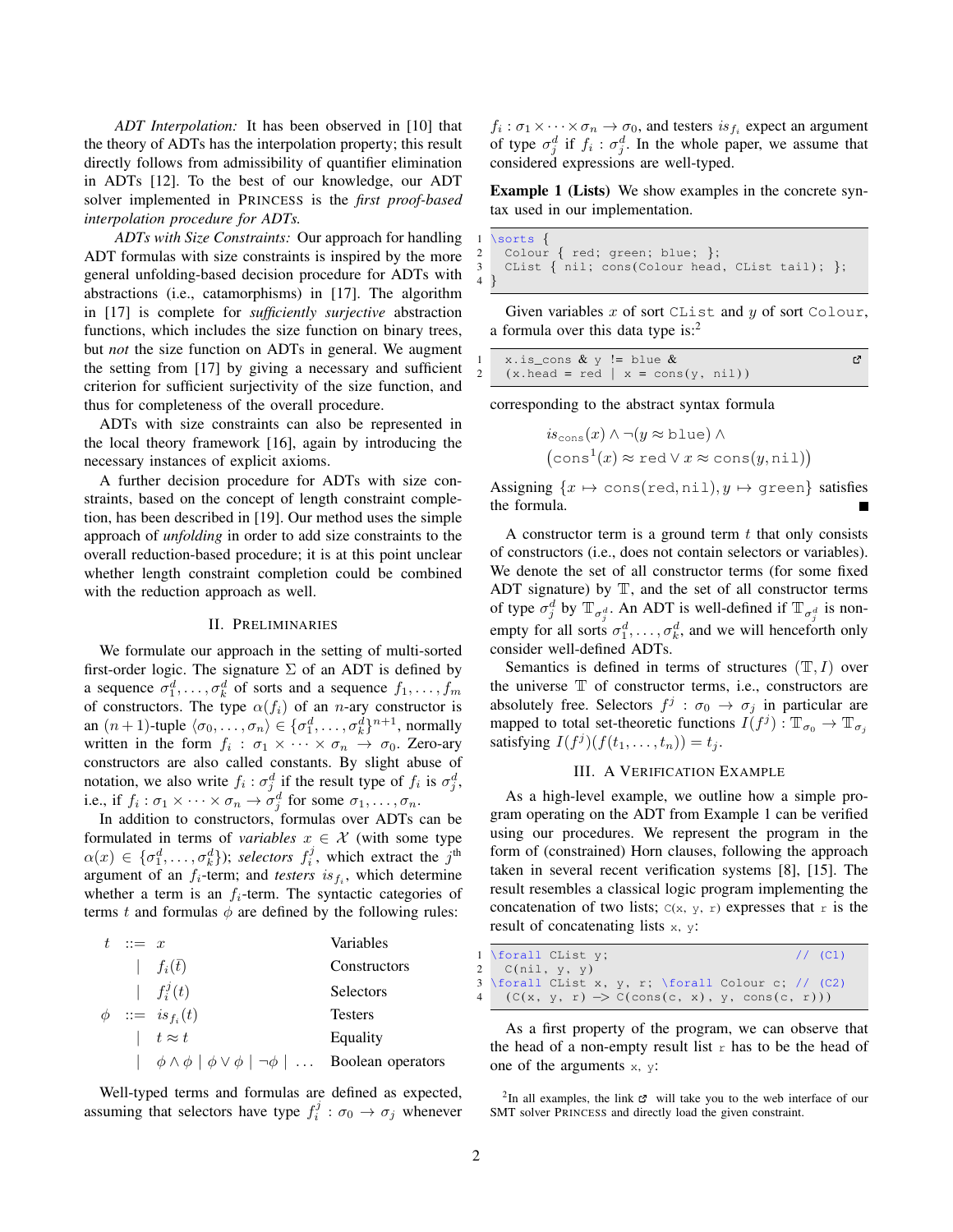| 1 \forall CList x, y, r; $($                                           | $1/$ (P1) |
|------------------------------------------------------------------------|-----------|
| 2 r != nil & C(x, y, r) ->                                             |           |
| $3$ $(r.\text{head} = x.\text{head}   r.\text{head} = y.\text{head}))$ |           |

To verify this property, it is enough to find a *model* of the (constrained) Horn clauses (C1), (C2), (P1), i.e., an interpretation of the predicate  $\sigma$  that satisfies all three formulas. The predicate C can then be considered as a post-condition (or inductive invariant) that is sufficient to show property  $(P1)$ . One solution of (C1), (C2), (P1) is to interpret  $C(x, y, r)$  as

```
1 C(CList x, CList y, CList r) {<br>2 r = y | r.head = x.head
                                                                                               ď
      r = y \mid r \text{. head} = x \text{. head}3 }
```
which can indeed be observed to satisfy all three clauses. The decision procedure for ADTs defined in the next section can easilycheck correctness of this model mechanically, after inlining the definition of C, and skolemising away quantifiers.

To find models of clauses like  $(C1)$ ,  $(C2)$ ,  $(P1)$  automatically, the principle of *Craig interpolation* can be applied to derivation trees of the clauses, an approach that has been implemented in several model checkers [\[8\]](#page-9-12), [\[15\]](#page-9-13). To support ADTs, which are currently beyond the scope of most model checkers, in Section [V](#page-5-0) we explain how our decision procedure can be extended to Craig interpolation.

Consider now additional clauses computing the list length:

| 1 L(nil, 0)                                                    | $1/1$ (C3) |
|----------------------------------------------------------------|------------|
| 2 \forall CList x;                                             | $1/1$ (C4) |
| 3 \forall Colour c; \forall int n;                             |            |
| $(L(x, n) \rightarrow L(\text{cons}(c, x), n+1))$<br>$4 \quad$ |            |
|                                                                |            |

We can combine the two programs to state a second property relating concatenation and list length. Concatenating two lists yields a list whose length is the sum of the individual list lengths:

|   | 1 \forall CList x, y, r;<br>$1/$ (P2)               |
|---|-----------------------------------------------------|
|   | 2 \forall int nx, ny, nr; (                         |
| 3 | $C(x, y, r)$ & $L(x, nx)$ & $L(y, ny)$ & $L(r, nr)$ |
| 4 | $\Rightarrow$ nr = nx + ny)                         |

To verify this property, as before by showing the existence of a model of  $(C1)$ ,  $(C2)$ ,  $(C3)$ ,  $(C4)$ ,  $(P2)$ , we need a slightly extended logic providing also an operator for the *size* of ADT terms (Section [VI\)](#page-5-1). ADT constraints without size operator are not sufficiently expressive to formulate any model. The size of a term  $t \in \mathbb{T}$  is the number of constructor occurrences in  $t$ . A model of (C1), (C2), (C3), (C4), (P2), interpreting both the predicate  $\circ$  and  $\mathbb{L}$ , is then

```
1 C(CList x, CList y, CList r) {
                                                                 Ľ,
2 \text{size}(x) + \text{size}(y) = \text{size}(r) + 13 };
4 L(CList x, int n) {
5 \text{ size(x)} = 2*n + 1<br>6 :
  \};
```
Note that the \size operator also counts the nil symbol, as well as the colour constructors red, green, blue, leading to the stated relationship between the size and the length of a list. The correctness of the model can be checked using the procedure we define in Section [VI.](#page-5-1)

#### IV. CHECKING ADT SATISFIABILITY BY REDUCTION

We now define our reduction from ADTs to EUF+LIA. Suppose  $\phi$  is an ADT formula as defined in Section [II.](#page-1-2) For sake of presentation, we assume that  $\phi$  has been brought into a *flat* form upfront. A formula  $\phi$  is flat if function symbols (in our case, constructors and selectors) only occur in equations of the form  $g(x_1, \ldots, x_n) \approx x_0$  (where  $x_0, \ldots, x_n$ ) are variables, though not necessarily pairwise distinct), and only in positive positions. Flatness can be established at the cost of introducing a linear number of additional variables.

<span id="page-2-0"></span>Example 2 The formula in Example [1](#page-1-1) can be flattened by introducing variables t1, t2 : Colour, and t3 : CList:

| 1 x.is_cons & blue = t1 & y != t1 & |  |
|-------------------------------------|--|
| 2 ((red = t2 & x.head = t2)         |  |
| 3 (nil = t3 & cons(y, t3) = x))     |  |

*Notation:* We need some further notation before we can formally define the reduction. As before, we assume that  $k$ sorts  $\sigma_1^d, \ldots, \sigma_k^d$  and m constructors  $f_1, \ldots, f_m$  have been fixed. For each sort  $\sigma \in {\{\sigma_1^d, \ldots, \sigma_k^d\}}$ , we define  $\# Ctor_{\sigma}$ to be the number of constructors of  $\sigma$ :

$$
\#Ctor_{\sigma} = |\{j \mid j \in \{1, \ldots, m\} \text{ and } f_j : \sigma\}|
$$

Similarly, each constructor  $f_i$  with  $f_i : \sigma$  is given a unique index  $Id_{f_i} \in \{1, \ldots, \# Ctor_{\sigma}\}\$ as identifier within its sort  $\sigma$ :

$$
Id_{f_i} = |\{j \mid j \in \{1, ..., i\} \text{ and } f_j : \sigma\}|
$$

For each sort  $\sigma \in \{\sigma_1^d, \ldots, \sigma_k^d\}$ , we furthermore need to know the cardinality  $|\mathbb{T}_{\sigma}|$  of the term domain  $\mathbb{T}_{\sigma}$ . The cardinality can be derived by computing the strongly connected components of the dependency graph induced by the constructors (the graph with sorts  $\sigma_1^d, \ldots, \sigma_k^d$  as nodes, and edges  $\sigma_i^d \rightarrow \sigma_j^d$  whenever there is a constructor with a  $\sigma_j^d$ -sorted argument and result sort  $\sigma_i^d$ ). We write  $|\mathbb{T}_{\sigma}| = \infty$ for infinite domains.

#### <span id="page-2-1"></span>*A. Definition of the Reduction*

Suppose  $\phi$  is a flat formula in negation normal form (NNF) over an ADT as defined in Section [II.](#page-1-2) To translate  $\phi$  to an EUF+LIA formula  $\phi$ , we introduce a new set of function symbols ranging over integers: for each constructor  $f : \sigma_1 \times \cdots \times \sigma_n \to \sigma_0$  a new function  $\tilde{f} : \mathbb{Z}^n \to \mathbb{Z}$ with the same arity *n*; for each selector  $f^j$  :  $\sigma_0 \rightarrow \sigma_j$  a unary function  $\tilde{f}^j : \mathbb{Z} \to \mathbb{Z}$ ; for each sort  $\sigma \in {\{\sigma_1^d, \ldots, \sigma_k^d\}}$ a function symbol  $\text{ttorId}_{\sigma} : \mathbb{Z} \to \mathbb{Z}$  to encode testers, and a function  $depth_{\sigma} : \mathbb{Z} \to \mathbb{Z}$  to ensure acyclicity of terms.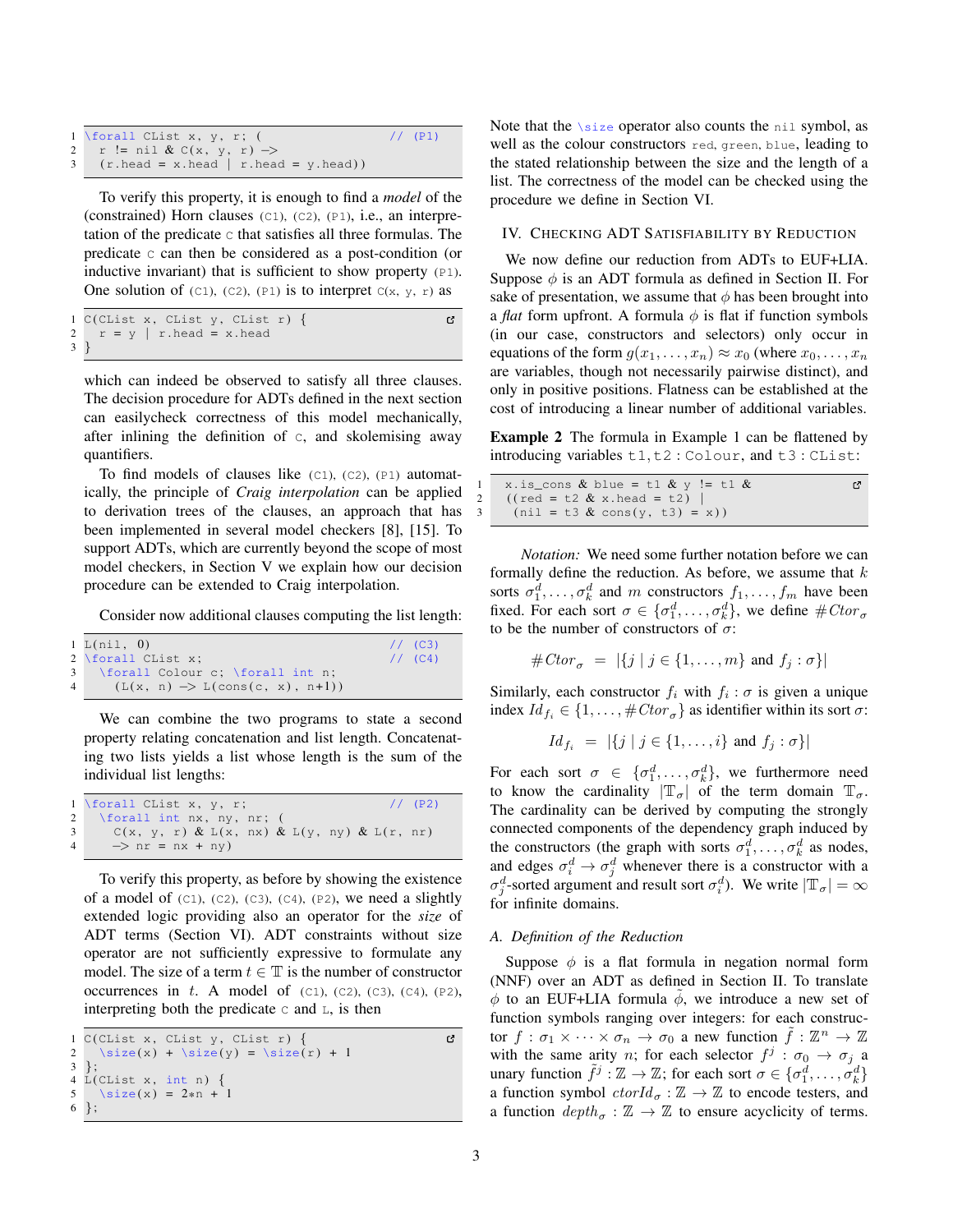Reduction rules for constructors  $f : \sigma_1 \times \cdots \times \sigma_n \to \sigma_0$ , selectors  $f^j : \sigma_0 \to \sigma_j$ , testers  $is_f$ , and equations between variables:

$$
f(x_1, \ldots, x_n) \approx x_0 \quad \Longrightarrow \quad \mathcal{C} \text{tor} \mathcal{S} \text{pec}_f(\tilde{x}_0, \ldots, \tilde{x}_n) \tag{1}
$$

$$
f^{j}(x) \approx y \quad \Longrightarrow \quad \tilde{f}^{j}(\tilde{x}) \approx \tilde{y} \ \land \ \bigvee_{\substack{g \in \{f_{1}, \dots, f_{m}\} \\ g: \sigma_{0}}} ExCorSpec_{g}(\tilde{x}) \tag{2}
$$

<span id="page-3-1"></span>
$$
is_f(x) \quad \Longrightarrow \quad ExCorSpec_f(\tilde{x}) \tag{3}
$$

$$
\neg is_{f}(x) \quad \Longrightarrow \quad \bigvee \quad \mathbb{E}x\mathbb{C} \text{torSpec}_{g}(\tilde{x}) \tag{4}
$$

<span id="page-3-6"></span><span id="page-3-5"></span><span id="page-3-4"></span><span id="page-3-3"></span><span id="page-3-2"></span>
$$
\begin{array}{l}g \!\in\!\{f_1,...,f_m\} \\ g\!:\!\sigma_0 \text{ and } g \!\neq\! f\end{array}
$$

$$
x \approx y \implies \tilde{x} \approx \tilde{y} \tag{5}
$$

$$
\neg(x \approx y) \implies \neg(\tilde{x} \approx \tilde{y}) \tag{6}
$$

The following abbreviations are used, for each constructor  $f : \sigma_1 \times \cdots \times \sigma_n \to \sigma_0$  and each sort  $\sigma \in {\{\sigma_1^d, \ldots, \sigma_k^d\}}$ :

$$
CtorSpec_f(x_0,...,x_n) = \begin{pmatrix} \tilde{f}(x_1,...,x_n) \approx x_0 \wedge \operatorname{ctorId}_{\sigma_0}(x_0) \approx \operatorname{Id}_f \wedge \\ \bigwedge_{j=1}^n (\tilde{f}^j(x_0) \approx x_j \wedge \operatorname{depth}_{\sigma_0}(x_0) > \operatorname{depth}_{\sigma_j}(x_j)) \end{pmatrix}
$$

$$
ExCtorSpec_f(x) = \exists x_1,...,x_n. \left( \bigwedge_{j=1}^n \operatorname{In}_{\sigma_j}(x_j) \wedge \operatorname{CtorSpec}_f(x, x_1,...,x_n) \right)
$$

$$
\operatorname{In}_{\sigma}(x) = \begin{cases} 0 \le x < |\mathbb{T}_{\sigma}| & \text{if } |\mathbb{T}_{\sigma}| < \infty \\ \operatorname{true} & \text{otherwise} \end{cases}
$$

Table I RULES FOR REDUCTION OF ADTS TO EUF+LIA

<span id="page-3-0"></span>Further, for each variable  $x : \sigma$  occurring in  $\phi$ , we introduce an integer-valued variant  $\tilde{x} : \mathbb{Z}$ .

The actual reduction is defined through the rewriting rules in the upper half of Table [I.](#page-3-0) Since the reduction works differently for positive and negative occurrences of  $is_f(x)$  literals, we assume that rules are only applied in positive positions, and handle negation explicitly in the rules (and assume that  $\phi$  is in negation normal form). Rule [\(1\)](#page-3-1) augments every occurrence of a constructor symbol with corresponding statements about selectors (ensuring that both are inverses of each other); about the index  $Id_f$  of the constructor (ensuring that different constructors of the same sort produce distinct values); and about the depth of the constructed term (ensuring that no term can occur as subterm of itself). Essentially the same translation is done for testers by rule [\(3\)](#page-3-2), introducing fresh constructor arguments 11 through an existential quantifier. Rule [\(2\)](#page-3-3) augments each <sup>12</sup> occurrence of a selector with a disjunction stating that  $\frac{13}{14}$ the considered term was actually created using one of the constructors of the sort; this is necessary in general since  $\frac{16}{15}$ selectors  $f^j$  can be applied to terms constructed using constructors other that  $f$  (an optimisation is discussed in  $19$ Section [IV-C\)](#page-4-0). Rule [\(4\)](#page-3-4) asserts that the constructor of a term is different from f, and [\(5\)](#page-3-5), [\(6\)](#page-3-6) translate equations by simply  $\frac{1}{22}$ renaming variables.

Suppose  $\phi^*$  is the result of exhaustively applying the rules at positive positions in  $\phi$ , and  $x_1 : \sigma_1, \ldots, x_l : \sigma_l$  are all variables occurring in  $\phi$ , then the reduct of  $\phi$  is defined as 27

<span id="page-3-7"></span>
$$
\tilde{\phi} = \phi^* \wedge \bigwedge_{i=1}^l In_{\sigma_i}(\tilde{x}_i).
$$

Example 3 In the encoded version of the formula from Example [2,](#page-2-0) all variables and functions range over integers; for readability, we keep the names of all variables. New variables  $s_1, \ldots, s_4$  are introduced to eliminate the quantifiers of  $ExCtorSpec_f$  expressions through Skolemisation:

```
// encoding of x.is_cons
                                                         ٢Ž
2 cons(s1, s2) = x & ctorId_CList(x) = 1 &<br>3 head(x) = s1 & tail(x) = s2 & 0 <= s1 & s1
     head(x) = s1 & tail(x) = s2 & 0 <= s1 & s1 <3 &
     depth\_Clist(x) > depth\_Colour(s1) &
     depth\_Clist(x) > depth\_Clist(s2) &
     // encoding of blue = t1blue = t1 \& ctorId_Colour(t1) = 2 \&// encoding of y := t1 (unchanged)
9 y := t1 & 8<br>10 // encod
       // encoding of red = t2(( \text{red} = t2 \& \text{ctorId\_Column}(t2) = 0 \&// encoding of x.head = t2
13 head(x) = t2 & (// case x.is_nil
          (nil = x & ctorId CList(x) = 0) |
          // case x.is cons
17 (cons(s3, s4) = x & ctorId_CList(x) = 1 &<br>18 head(x) = s3 & tail(x) = s4 &
          head(x) = s3 & tail(x) = s4 &
          0 \leq s3 \& s3 < 3 \&20 depth_CList(x) > depth_Colour(s3) \&21 depth_CList(x) > depth_CList(s4)))) |
       // encoding of nil = t323 (nil = t3 & ctorId_CList(t3) = 0 &
       // encoding of cons(y, t3) = x
25 cons(y, t3) = x & ctorId_CList(x) = 1 &
26 head(x) = y & tail(x) = t3 &
       depth\_Clist(x) > depth\_Colour(y) &
```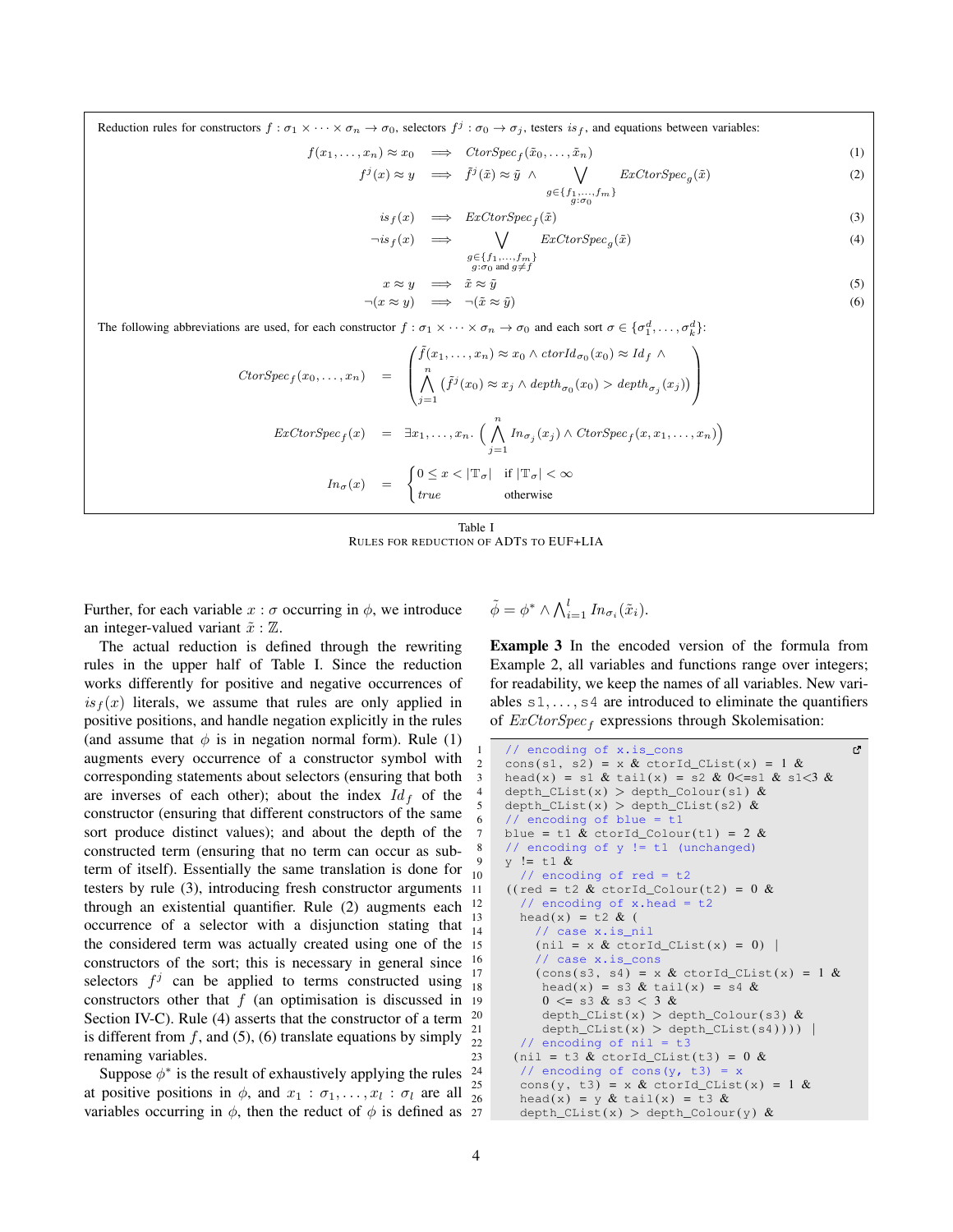| 28 | depth_CList(x) > depth_CList(t3))) $\&$       |
|----|-----------------------------------------------|
| 29 | // range constraints for x, y, t1, t2, t3     |
|    | 30 // (some of which are just "true")         |
|    | 31   0<=y & y<3 & 0<=t1 & t1<3 & 0<=t2 & t2<3 |

It should be noted that it is not necessary to assume positiveness of the  $depth_{\sigma}$  functions, since the functions are only used to ensure acyclicity of terms by comparing the depth of a term with the depths of its direct sub-terms. In general, although the formula makes use of integer arithmetic, only very simple arithmetic constraints are needed. Up to slight syntactic modifications, all constraints fall into the Unit-Two-Variable-Per-Inequality fragment UTVPI [\[6\]](#page-9-14), [\[9\]](#page-9-15), i.e., only inequalities with up to two variables and unit coefficients are needed. The constraints can therefore be both solved and interpolated efficiently (of course, presence of Boolean structure or negation still implies NP-hardness).

# *B. Correctness of Reduction*

<span id="page-4-1"></span>**Theorem 1** The reduct  $\phi$  of a flat ADT formula  $\phi$  in NNF is satisfiable (over EUF+LIA) if and only if  $\phi$  is satisfiable (over an ADT).

*Proof:* Since reduction preserves the Boolean structure of a formula, and the reduction rules are agnostic of the position at which they are applied, it is enough to prove the theorem for flat conjunctions of literals (i.e., formulas in negation normal form that do not contain disjunctions).

" $\Longleftarrow$ " (easy direction) Suppose  $\phi$  is satisfiable, with structure  $(\mathbb{T}, I)$  and variable assignment  $\beta$ . We construct a family  $(\alpha_{\sigma_i^d})_{i=1}^k$  of injective functions as embedding of the domains  $\mathbb{T}_{\sigma_i^d}^i$  into  $\mathbb{Z}$ . For i such that  $\mathbb{T}_{\sigma_i^d}$  is infinite,  $\alpha_{\sigma_i^d}$ can be any bijection  $\mathbb{T}_{\sigma_i^d} \to \mathbb{Z}$ ; if  $\mathbb{T}_{\sigma_i^d}$  is finite, we choose  $\alpha_{\sigma_i^d}$  to be a bijection  $\mathbb{T}_{\sigma_i^d}^{\dagger} \to \{0, \ldots, |\mathbb{T}_{\sigma_i^d}| - 1\}$ . Let  $\alpha =$  $\bigcup_{i=1}^k \alpha_{\sigma_i^d}$ . To satisfy  $\tilde{\phi}$ , choose variable assignment  $\tilde{\beta} =$  $\alpha \circ \beta$ , and the interpretation  $\overline{I}$  of constructors and selectors over  $\mathbb Z$  that is induced by  $\alpha$ . Define  $\tilde{I}(depth_{\sigma})(n)$  to be the depth of the constructor term  $\alpha_{\sigma}^{-1}(n)$ , and  $\tilde{I}(ctorId_{\sigma})(n)$  as the index  $Id_f$  of the head symbol f of  $\alpha_{\sigma}^{-1}(n)$  (and arbitrary if  $\alpha_{\sigma}^{-1}(n)$  is undefined).

" $\Longrightarrow$ " Suppose  $\tilde{\phi}$  is satisfiable, with structure  $(\mathbb{Z}, \tilde{I})$  and assignment  $\beta$ . We construct a set P of relevant integer indices  $\alpha$  and corresponding sorts  $\sigma$  in the model, and a mapping  $\gamma : P \to \mathbb{T}$  (with  $\gamma(a, \sigma) \in \mathbb{T}_{\sigma}$  for each  $(a, \sigma) \in P$ ) that can be used to define a variable assignment  $\beta(x : \sigma) = \gamma(\beta(\tilde{x}), \sigma)$  to satisfy  $\phi$ . The main difficulty is to ensure that  $\gamma$  is injective, since otherwise disequalities in  $\phi$  might be violated.

We set  $P = D \cup D_t$ , where D is the set of pairs  $(\beta(\tilde{x}), \sigma)$ for variables  $x : \sigma$  for which  $\phi$  contains a constructor literal  $f(...) \approx x$ , a selector literal  $f^j(x) \approx ...$ , or a (possibly negated) tester  $is_f(x)$ . The encoding ensures that head symbols and children of terms represented by elements of D are defined by the  $ctorId_{\sigma}$  functions and the selectors; for  $(a, \sigma) \in D$ , define therefore  $dep(a, \sigma)$  =

 $\langle f,(c_1,\sigma_1),\ldots,(c_n,\sigma_n)\rangle$  if  $I(ctorId_{\sigma})(a) = Id_f$ , with  $f: \sigma_1 \times \cdots \times \sigma_n \to \sigma$ , and  $c_j = \tilde{I}(\tilde{f}^j)(a)$  for  $j \in \{1, \ldots, n\}.$ Let  $D_t$  contain all pairs  $(c_i, \sigma_i)$  in tuples  $dep(a, \sigma)$  =  $\langle f,(c_1,\sigma_1),\ldots,(c_n,\sigma_n)\rangle$ , for any  $(a,\sigma)\in D$ ; as well as pairs  $(\beta(\tilde{x}), \sigma) \notin D$  for any further variable  $x : \sigma$  in  $\phi$ .

We inductively define a sequence  $\gamma_0, \gamma_1, \ldots, \gamma_{|P|}$  of partial functions  $P \to \mathbb{T}$ :

- 1) let  $\gamma_0 = \emptyset$ ;
- 2) for  $i > 0$ , if there is  $(a, \sigma) \in D$  such that  $dep(a, \sigma) =$  $\langle f,(c_1,\sigma_1),\ldots,(c_n,\sigma_n)\rangle$ , the function  $\gamma_{i-1}$  is defined for each pair  $(c_j, \sigma_j)$  (for  $j \in \{1, \ldots, n\}$ ), but  $\gamma_{i-1}$  is not defined for  $(a, \sigma)$ , then let  $\gamma_i = \gamma_{i-1} \cup \{(a, \sigma) \mapsto$  $f(\gamma_{i-1}(c_1,\sigma_1),\ldots,\gamma_{i-1}(c_n,\sigma_n))\}.$
- 3) for  $i > 0$ , if case 2) does not apply, pick any pair  $(a, \sigma) \in P \setminus D$  for which  $\gamma_{i-1}$  is not defined, and any constructor term  $s \in \mathbb{T}_{\sigma}$  that does not occur in the range of  $\gamma_{i-1}$  yet; choose  $(a, \sigma)$  and s such that the *depth of* s *becomes minimal.* Let  $\gamma_i = \gamma_{i-1} \cup \{(a, \sigma) \mapsto s\}.$

Importantly, the final function  $\gamma = \gamma_{|P|}$  is defined for all elements of  $P$ , and no two elements of  $P$  are mapped to the same term. To see that  $\gamma$  is defined for all elements of P, observe that the use of  $depth_{\sigma}$  functions in the encoding ensures that the dep function is acyclic, i.e., no term can ever be required to contain itself as a sub-term. To see that  $\gamma$  is injective, observe that by definition the choice of s in 3) cannot violate injectivity in  $\gamma_i$ . Different iterations of 2) cannot construct a term  $f(\gamma_{i-1}(c_1, \sigma_1), \ldots, \gamma_{i-1}(c_n, \sigma_n))$ twice, due to the presence of constructor literals  $f(\ldots) \approx \tilde{x}$ in  $\phi$  that are consistently interpreted. Finally, the fact that case 2) is always preferred over 3) implies that the term  $f(\gamma_{i-1}(c_1,\sigma_1),\ldots,\gamma_{i-1}(c_n,\sigma_n))$  has to contain the most recently chosen term  $s$  from case 3) (if there is any) as a subterm; this implies that  $f(\gamma_{i-1}(c_1, \sigma_1), \ldots, \gamma_{i-1}(c_n, \sigma_n))$  is deeper than all terms s previously chosen in case 3), and therefore different from all of them.

It is then possible to choose the variable assignment  $\beta(x) = \gamma(\hat{\beta}(\tilde{x}), \sigma)$  for each variable  $x : \sigma$  in  $\phi$ .  $\blacksquare$ 

## <span id="page-4-0"></span>*C. Two Optimisations*

The reduction, as presented so far, can be improved in a number of ways. A first optimisation concerns the way selectors are translated to EUF+LIA, rule [\(2\)](#page-3-3). It can be observed that the disjunction of  $ExCtorSpec<sub>g</sub>$  literals introduced by rule [\(2\)](#page-3-3) is in most cases unnecessary, and usually the rule can be simplified to

$$
f^{j}(x) \approx y \quad \Longrightarrow \quad \tilde{f}^{j}(\tilde{x}) \approx \tilde{y} \tag{2'}
$$

This simplification is possible whenever rule [\(2\)](#page-3-3) is applied to *guarded* selector literals, i.e., whenever  $f^j(x) \approx y$  occurs in conjunction with a (positive or negative) test  $is_{\alpha}(x)$ , or in conjunction with a constructor literal  $g(x_1, \ldots, x_n) \approx x$ (in both cases, regardless of whether  $f = g$ ).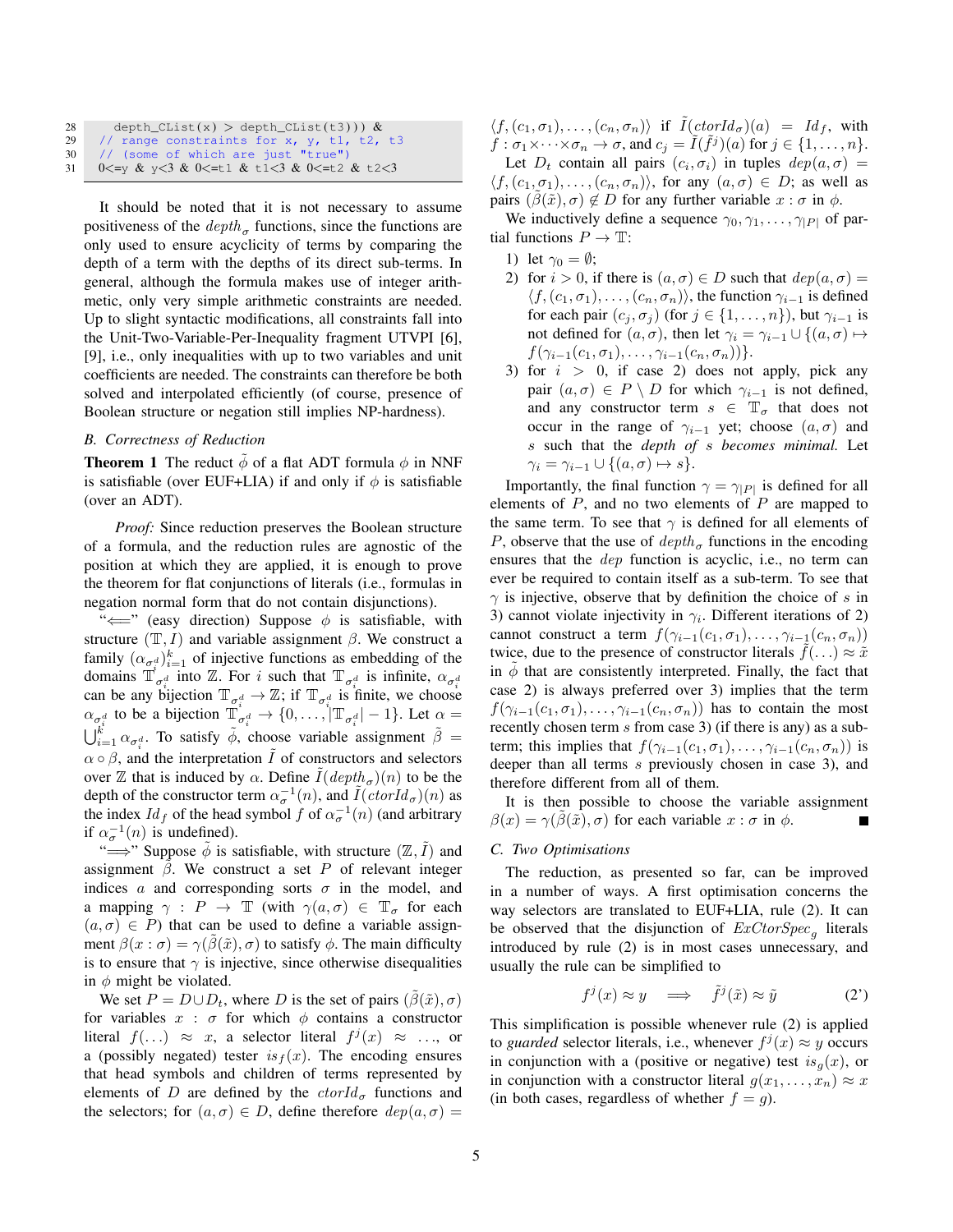Example 4 The effect of this redundancy can be seen in Example [3:](#page-3-7) given lines 1–5, the disjunction in 14–21 can be simplified to  $s3 = s1 \& s4 = s2$ , and can be removed entirely since s3 and s4 do not occur elsewhere in the formula.

Example 5 The full rule [\(2\)](#page-3-3) is necessary for the following formula over the ADT in Example [1:](#page-1-1)

$$
1 \quad x = \cos(x \cdot \text{head}, x \cdot \text{tail}) \iff x \cdot \text{is\_cons}
$$

This is because x.head and x.tail occur unguarded.

As a second optimisation, the treatment of sorts with finite domain can be improved, in particular for sorts that are *enumerations* (i.e., sorts with only nullary constructors). The full EUF encoding is overkill for enumerations, since instead we can map each constructor f directly to the index  $Id_f$ :

$$
f \approx x_0 \quad \Longrightarrow \quad Id_f \approx \tilde{x}_0 \tag{1'}
$$

Similarly, testers in enumerations reduce to simple arithmetic comparisons.

# *D. Size Increase Caused by the Reduction*

The reduction rules replace every literal in a formula  $\phi$ with an expression that is linear in the size  $n$  of the considered ADT, so that  $|\phi| \in O(n \cdot |\phi|)$ . If the ADT is considered as fixed, the reduction is linear.

As an experimental evaluation of the size increase, we applied the procedure (including the optimisations from the previous section) to the 8000 randomly generated ADT benchmarks from [\[2\]](#page-9-0) (4422 of the benchmarks are unsat). The benchmarks themselves are not very challenging, with the most complicated one solved in around 1 s, and the average solving time of 43 ms dominated by parsing, preprocessing, etc. The average problem sizes, counted as the number of sub-expressions of each formula, were:

After parsing After reduction After red. & simpl. 76 337 34

This means that reduction led to an increase in size by a factor of 4.5, but this increase was more than offset by subsequent simplification (using the standard EUF+LIA simplifier implemented in PRINCESS). Analysing further, it turned out that reduction followed by simplification was extremely effective on the unsatisfiable benchmarks: of the 4422 unsatisfiable problems, 4334 could directly be simplified to false. The average size of the remaining 3666 problems, after reduction and simplification, was 74, incidentally the same as the average initial size of all benchmarks.

An experimental comparison of our solver with other SMT solvers, on a larger set of benchmarks, is ongoing.

# <span id="page-5-0"></span>V. CRAIG INTERPOLATION IN (EXTENSIONS OF) ADTS

Since quantifier-free Craig interpolation in EUF+LIA is well understood (e.g., [\[4\]](#page-9-16)–[\[6\]](#page-9-14)), the reduction approach can also be leveraged for interpolation. Given an unsatisfiable conjunction  $\phi_A \wedge \phi_B$ , the problem of (reverse) interpolation is to find a formula I such that  $\phi_A \Rightarrow I$ ,  $\phi_B \Rightarrow \neg I$ , and all variables in I are common to  $\phi_A$  and  $\phi_B$ . If  $\phi_A, \phi_B$ are ADT formulas, it is natural to approach interpolation by first computing an EUF+LIA interpolant  $I$  for the reduced conjunction  $\phi_A \wedge \phi_B$ .

Example 6 An interpolation problem over the list ADT from Example [1](#page-1-1) is:

```
\partial \left[ \text{left} \right] (x.is\_cons & x.tail = z &Ľ,
                   z.is_cons & x. head != z. head)
\& \partial (x = \cos(c, \cos(c, y)))
```
The only common variable of the two formulas is x, and a solution of the interpolation problem is the disequality x.head != x.tail.head. Note that this formula is a correct interpolant even though the selectors are unguarded.

To translate  $\tilde{I}$  back to an ADT interpolant  $I$ , three main points have to be addressed. First, since all ADT sorts are translated to integers, the formula  $\tilde{I}$  might contain arithmetic operations on ADT terms that cannot easily be mapped back to the ADT world. This turns out to be a non-issue for infinite ADT sorts, since reduction does not make use of arithmetic operations for terms over infinite sorts (indeed, equivalently every infinite ADT sort  $\sigma$ <sup>d</sup> could be mapped to a fresh uninterpreted sort  $\tilde{\sigma}^d$ ). The situation is different for finite sorts, where predicates  $In_{\sigma}$  from Table [I](#page-3-0) represent cardinality constraints that can contribute to unsatisfiability of a formula. One solution is the optimisation discussed in Section [IV-C:](#page-4-0) by defining a *fixed* mapping of terms in finite domains to integers, translation of interpolants back to ADT formulas is significantly simplified.<sup>[3](#page-5-2)</sup>

Second, the functions  $ctorId_{\sigma}$  introduced by the reduction are not valid ADT operations, and have to be translated back to testers (which can be done quite easily).

Third, interpolants might also mention  $depth_{\sigma}$  operations, which have no direct correspondence in the original ADTs theory. Instead of devising ways how to eliminate such operations, we decide to embrace them instead as a useful extension of ADTs, and adapt our reduction method accordingly. Since depth is but one measure that can be used to ensure acyclicity, the next sections therefore discuss how we can reason about ADTs with *size constraints.*

#### <span id="page-5-1"></span>VI. SOLVING ADTS WITH SIZE CONSTRAINTS

We now consider ADT formulas extended with constraints about term size. The *size* |t| of a term  $t \in \mathbb{T}$  is the number of constructor occurrences in  $t$ . The resulting formal language is an extension of the language defined in Section [II:](#page-1-2)

 $\phi$  ::= ...  $|\phi_{\text{Pres}}(|t_1|, \ldots, |t_n|)$  Size constraints

<span id="page-5-2"></span><sup>&</sup>lt;sup>3</sup>In our implementation, such fixed mapping is currently only done for enumerations, not for other finite ADT sorts.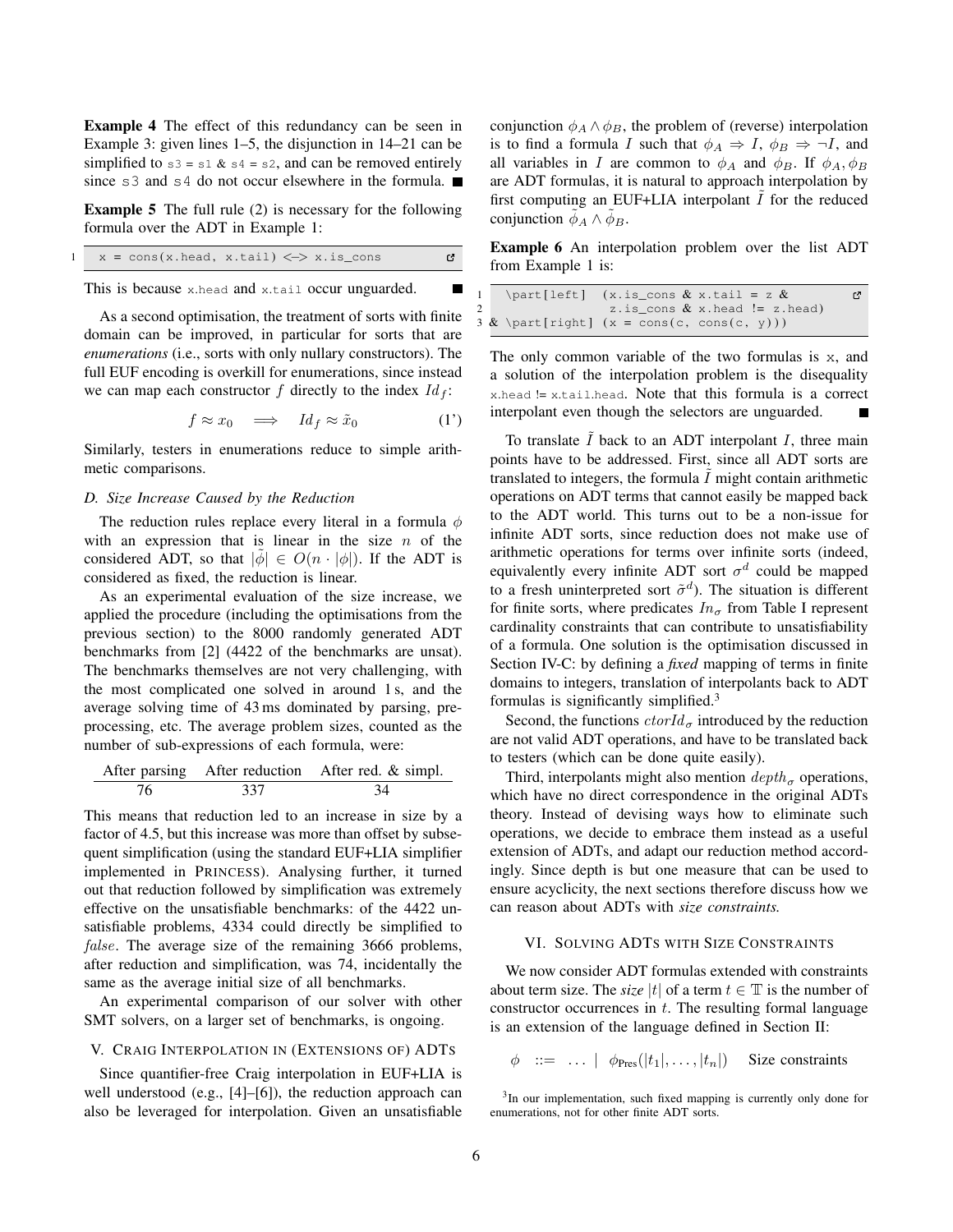where  $\phi_{\text{Pres}}(|t_1|, \ldots, |t_n|)$  is any Presburger formula about the size of ADT terms  $t_1, \ldots, t_n$ .

Example 7 Consider the ADT in Example [1,](#page-1-1) and a variable x of sort CList. The formula

$$
1 \text{ size}(x) = 3 & x \text{.head} = blue
$$

has the satisfying assignment  $x \mapsto \text{cons}(\text{blue}, \text{nil})$ , and this assignment is unique. In contrast, the formula

$$
1 \quad \text{size}(x) \, % \, 2 = 0
$$

is unsatisfiable, since the size of any list term is odd (term size does not exactly coincide with the length of a list).  $\blacksquare$ 

To extend our reduction approach to formulas with size constraints, there are two main issues that have to be addressed: (i) constructor terms might not exist for all sizes  $n \in N_{\geq 1}$ , and (ii) even if terms of some size  $n \in N_{\geq 1}$ exist, there might be too few of them to satisfy a formula.

<span id="page-6-0"></span>Example 8 Consider the ADT of positive natural numbers:

```
1 \sorts {
2 Nat { one; succ(Nat pred); }; 3 }
 }
```
For every size  $b \in \mathbb{N}_{\geq 1}$  there is exactly one constructor term t with  $|t| = b$ . This implies unsat. of the formula

|  | 1 \size(x) = 3 & \size(y) = 3 & x != y |  |  |  |  |  |  |  |  |  |  |  |
|--|----------------------------------------|--|--|--|--|--|--|--|--|--|--|--|
|--|----------------------------------------|--|--|--|--|--|--|--|--|--|--|--|

#### *A. Reduction and Incremental Unfolding*

We address issue (i) noted above by reasoning globally about possible term sizes within an ADT. For an ADT sort  $\sigma_j^d$ , we define  $\mathbb{S}_{\sigma_i^d} = \{|t| \mid t \in \mathbb{T}_{\sigma_i^d}\} \subseteq \mathbb{N}$  to be the *size image* of the term set  $T_{\sigma_j^d}$ , i.e., the set of term sizes in  $\mathbb{T}_{\sigma_i^d}$ . The size image turns out to be a special case of the *Parikh image* of a context-free language, since an ADT can be interpreted as a context-free grammar over a singleton alphabet (by considering every sort as a nonterminal symbol, and mapping every constructor to the unique letter in the singleton alphabet). This implies that  $\mathbb{S}_{\sigma_j^d}$  is semi-linear, and that a representation of the set in the form of an existential Presburger formula can be derived from the set of constructors in linear time [\[18\]](#page-9-17).

Table [II](#page-7-0) shows how the reduction from Section [IV-A](#page-2-1) (and Table [I\)](#page-3-0) is augmented to deal with size constraints. Instead of the  $depth_{\sigma}$  functions, for each sort  $\sigma \in {\{\sigma_1^d, \ldots, \sigma_k^d\}}$  a function  $size_{\sigma} : \mathbb{Z} \rightarrow \mathbb{Z}$  representing term size is introduced, and the  $CtorSpec_f$  constraints are changed accordingly; and an additional reduction rule [\(7\)](#page-7-1) is introduced to handle equations  $|x| \approx y$  with the size operation. Rule [\(7\)](#page-7-1) adds constraints  $y \in \mathbb{S}_{\sigma}$  to ensure that only genuine term sizes are considered, assuming implicitly that the size image  $\mathbb{S}_{\sigma}$ is represented as a Presburger formula.

<span id="page-6-1"></span>The resulting modified reduction approach is sound for checking unsatisfiability of ADT formulas:

**Lemma 1** If the reduct  $\phi$  of a flat ADT formula  $\phi$  in NNF with size constraints is unsatisfiable, then  $\phi$  is unsatisfiable.

Reduction does not directly give rise to a decision procedure for ADT constraints with size constraints, in contrast to the situation without size. This is because reduction does not precisely translate the *number* of terms for each size  $n \in \mathbb{N}_{\geq 1}$  (issue (ii) from above). We can observe that the reduct  $\phi$  of the formula  $\phi$  in Example [8](#page-6-0) is satisfiable, while  $\phi$  is unsatisfiable, showing that reduction alone is *not* sound for satisfiability (unsurprisingly).

Different approaches exist to establish soundness also for satisfiability, in particular the extraction of *length constraint completion* formulas [\[19\]](#page-9-11) that precisely define term sizes with sufficiently many distinct terms. We follow the approach of incrementally unfolding (aka. unrolling) from [\[17\]](#page-9-3), which is quite flexible, and complete in many relevant cases.

Let  $\phi$  again be a (flat and NNF) ADT formula with size constraints. We construct unfolding sequences  $\phi_0, \phi_1, \dots$  by setting  $\phi_0 = \phi$ , and for each  $i \geq 1$  deriving  $\phi_i$  by unfolding one ADT variable  $x : \sigma$  that occurs in  $\phi_{i-1}$ . If  $f_1, \ldots, f_n$ are all constructors of the considered ADT, we set

$$
\phi_i = \phi_{i-1} \land \bigvee_{\substack{j \in \{1,\ldots,n\} \\ f_j:\sigma}} f_j(x_1^j, x_2^j, \ldots) \approx x
$$

with fresh sorted argument variables  $x_1^1, x_2^1, \ldots, x_1^2, x_2^2, \ldots$ 

In practice, unfolding will usually happen incrementally: the next variable to unfold is selected based on a model of the previous partial unfolding  $\phi_{i-1}$ , until enough terms have been constructed to obtain a genuine model of  $\phi$ , or unsatisfiability is detected.

<span id="page-6-2"></span>**Lemma 2** Let  $\phi_0, \phi_1, \ldots$  be an unfolding sequence for  $\phi$ , and for each  $i \in \mathbb{N}$  let  $U_i$  be the set of variables unfolded in  $\phi_i$  (i.e.,  $U_0 = \emptyset$ , and  $U_i = U_{i-1} \cup \{x\}$  if  $\phi_i$  was derived by unfolding x in  $\phi_{i-1}$ ). Then for any  $i \in \mathbb{N}$ :

- 1) if  $\tilde{\phi}_i$  is unsatisfiable (over EUF+LIA) then  $\phi$  is unsatisfiable (over ADTs with size);
- 2) if  $\tilde{\phi}_i$  is satisfied by a model  $\tilde{M}$  and assignment  $\tilde{\beta}$ , such that for every ADT variable  $x : \sigma$  in  $\phi_i$  there is a variable  $y \in U_i$  with  $y : \sigma$  and  $\text{val}_{\tilde{M}, \tilde{\beta}}(\tilde{x}) =$ val  $\tilde{M}$   $\tilde{g}(\tilde{y})$ , then  $\phi$  is satisfiable (over ADTs with size).

*Proof:* 1) follows directly from Lemma [1.](#page-6-1)

2) Models over EUF+LIA can be translated to ADT models like in the proof of Theorem [1](#page-4-1) " $\implies$ ". It can be noted that case 3) in the proof never applies due to the assumption that all variables are mapped to unfolded terms.

Example 9 In Example [8,](#page-6-0) unsatisfiability is detected after unfolding  $x$  and  $y$  three times each.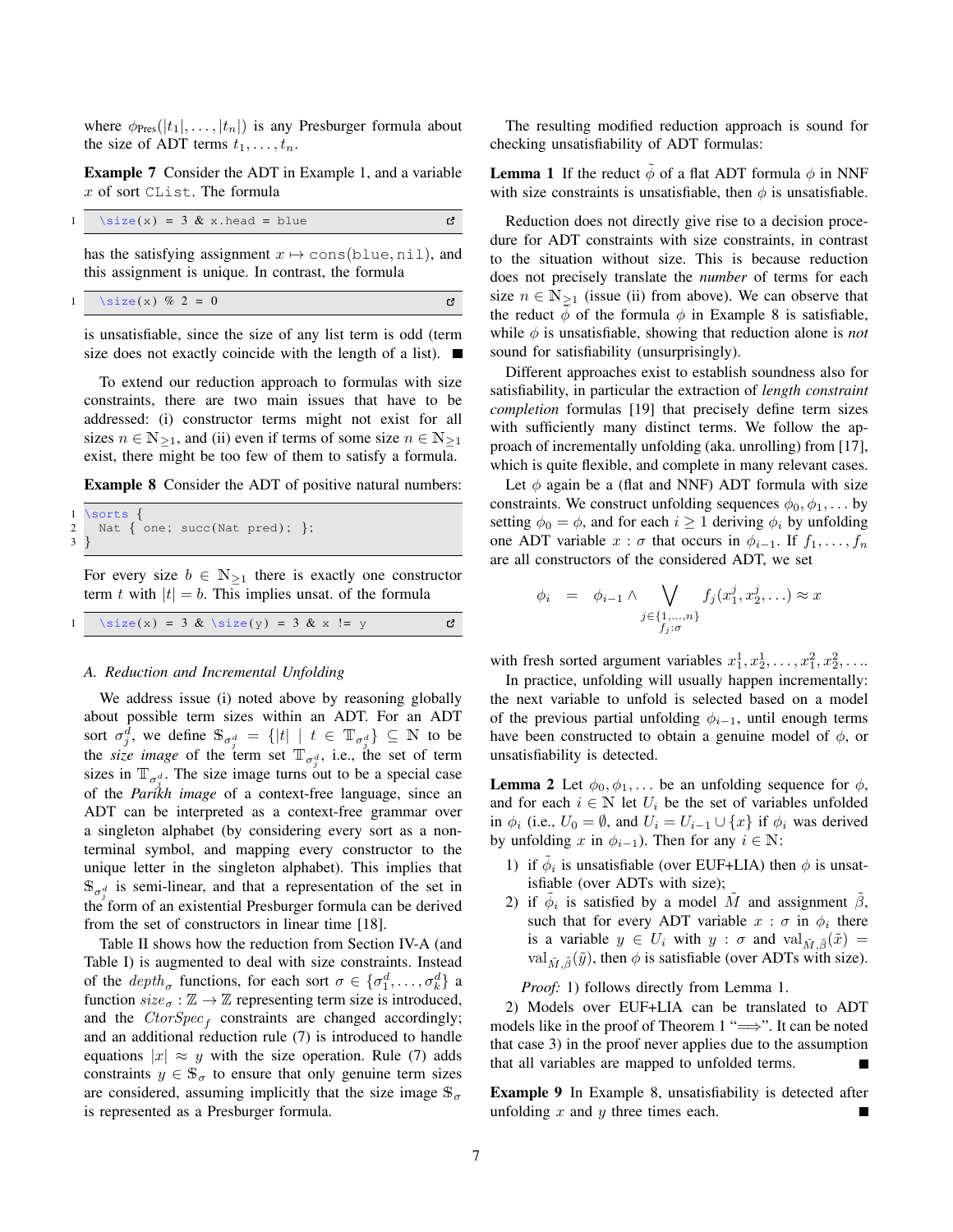Additional reduction rule for size expressions, assuming x is a variable of sort  $\sigma \in \{\sigma_1^d, \ldots, \sigma_k^d\}$ , and y a variable of sort  $\mathbb{Z}$ :

$$
|x| \approx y \quad \Longrightarrow \quad size_{\sigma}(\tilde{x}) \approx y \ \land \ y \in \mathbb{S}_{\sigma} \tag{7}
$$

Compared to Table [I,](#page-3-0) for each constructor  $f : \sigma_1 \times \cdots \times \sigma_n \to \sigma_0$  the abbreviation  $CtorSpec_f$  is replaced with  $CtorSpec_f'$ :

$$
CtorSpec_f'(x_0,...,x_n) = \left( \bigwedge_{j=1}^n (f^j(x_0) \approx x_j \land \operatorname{ctorId}_{\sigma_0}(x_0) \approx Id_f \land \right)
$$
  

$$
\left( \bigwedge_{j=1}^n (f^j(x_0) \approx x_j \land \operatorname{size}_{\sigma_j}(x_j) \in \mathbb{S}_{\sigma_j} \right) \land \operatorname{size}_{\sigma_0}(x_0) \approx 1 + \sum_{j=1}^n \operatorname{size}_{\sigma_j}(x_j)
$$

Table II

ADDITIONAL RULES FOR REDUCTION OF ADTS WITH SIZE CONSTRAINTS TO EUF+LIA

<span id="page-7-0"></span>

<span id="page-7-3"></span>Figure 1. Dependency graph for the list ADT from Example [1](#page-1-1)

As the next example shows, however, unfolding is not always enough to show unsatisfiability of a formula. The next sections will therefore formulate a sufficient and necessary criterion for termination of unfolding.

Example 10 With the ADT from Example [8,](#page-6-0) the formula

$$
1 \quad \text{size}(x) = \text{size}(y) \& x := y
$$

is unsatisfiable, but cannot be shown to be unsatisfiable with a finite number of unfolding steps.

#### *B. Completeness and Incompleteness of Unfolding*

We give a precise characterisation of the ADTs for which unfolding will allow us to eventually detect (un)satisfiable of a formula, and therefore gives rise to a decision procedure. As identified in [\[17\]](#page-9-3), the essential property of an ADT (resp., of the considered catamorphism, which in our case is the size function) is *sufficient surjectivity*, implying that ADTs are sufficiently populated to satisfy disequalities in a formula: the number of terms of size  $b$  grows unboundedly when  $b$ tends to infinity. We write  $\mathbb{T}^k_\sigma$  for the set of constructor terms of ADT sort  $\sigma$  and size k, i.e.,  $\mathbb{T}_{\sigma}^{k} = \{t \in \mathbb{T}_{\sigma}^{k} \mid |t| = k\}.$ 

**Definition 1** An ADT sort  $\sigma^d$  is *expanding* if for every natural number  $n \in \mathbb{N}$  there is a bound  $b \in \mathbb{N}$  such that for every  $b' \ge b$  either  $\mathbb{T}^{b'}_{\sigma^d} = \emptyset$  or  $|\mathbb{T}^{b'}_{\sigma^d}| \ge n$ . An ADT is expanding if each of its sorts  $\sigma_1^d, \ldots, \sigma_k^d$  is expanding.

Example 11 An example of an ADT that is *not* expanding are the natural numbers (Example [8\)](#page-6-0): for every size  $b \in N_{\geq 1}$ there is exactly one constructor term t with  $|t| = b$ .

Lemma 3 Systematic unfolding terminates (i.e., in every unfolding sequence  $\phi_0, \phi_1, \ldots$  in which every variable is eventually unfolded, eventually one of the cases of Lemma [2](#page-6-2) <span id="page-7-1"></span>applies) for all formulas  $\phi$  if and only if the considered ADT is expanding.

*Proof sketch:* "⇒" Example [10](#page-7-2) generalises to arbitrary non-expanding ADTs: for every non-expanding sort  $\sigma$ there is a constant  $c \in \mathbb{N}$  and an infinite semi-linear set  $S \subseteq \mathbb{S}_{\sigma}$  such that  $|\mathbb{T}_{\sigma}^{b}| < c$  for all  $b \in S$ . The existence of c, S follows from the proof of Theorem [2](#page-8-0) below.

<span id="page-7-2"></span>" $\Longleftarrow$ " Consider first the case of  $\phi$  being a conjunction of disequalities and a size constraint  $\phi_{\text{Pres}}(|x_1|,\ldots,|x_n|)$ . Since the ADT is expanding, satisfiability of  $\phi$  reduces to the question whether the size images of the  $x_i$ -domains contain elements large enough, and compatible with  $\phi_{\text{Pres}}$ , that all disequalities can be satisfied. Systematic unfolding of  $x_1, \ldots, x_n$  will add size image constraints  $|x'| \in \mathbb{S}_{\sigma}$  for all sub-terms, and either find a set of satisfying term sizes (and corresponding terms), or conclude unsatisfiability because the conjunction of size images and size constraint  $\phi_{\text{Pres}}$ becomes inconsistent.

Adding constructor, selector, or test literals does not change the argument, since solutions of such literals can be represented in the form of a most-general unifier [\[17\]](#page-9-3).  $\blacksquare$ 

Non-expandingness turns out to be a corner case: all nonexpanding ADTs more or less look like the natural numbers (Example [8\)](#page-6-0), and most other practical ADTs are expanding. For instance, both ADT sorts in Example [1](#page-1-1) expand.

## *C. Effective Characterisation of Expanding ADTs*

To characterise expanding ADTs, we first make the simplifying assumption that all ADT sorts  $\sigma_j^d$  contain at least two constructor terms; sorts with only a single term can obviously be eliminated easily from a constraint. As a further piece of notation, we need a relativised version of the size image: for an ADT sort  $\sigma_j^d$  and a constructor f, we write

$$
\mathbb{S}_{\sigma_j^d}^f = \{ |t| \mid t \in \mathbb{T}_{\sigma_j^d}, \text{and } t \text{ does not start with } f \}
$$

for the size image restricted to terms with head symbol  $\neq f$ .

Consider then the bipartite dependency graph  $D = (V, E)$ with vertices  $V = \{\sigma_1^d, \dots, \sigma_k^d\} \cup \{f_1, \dots, f_m\}$  being sorts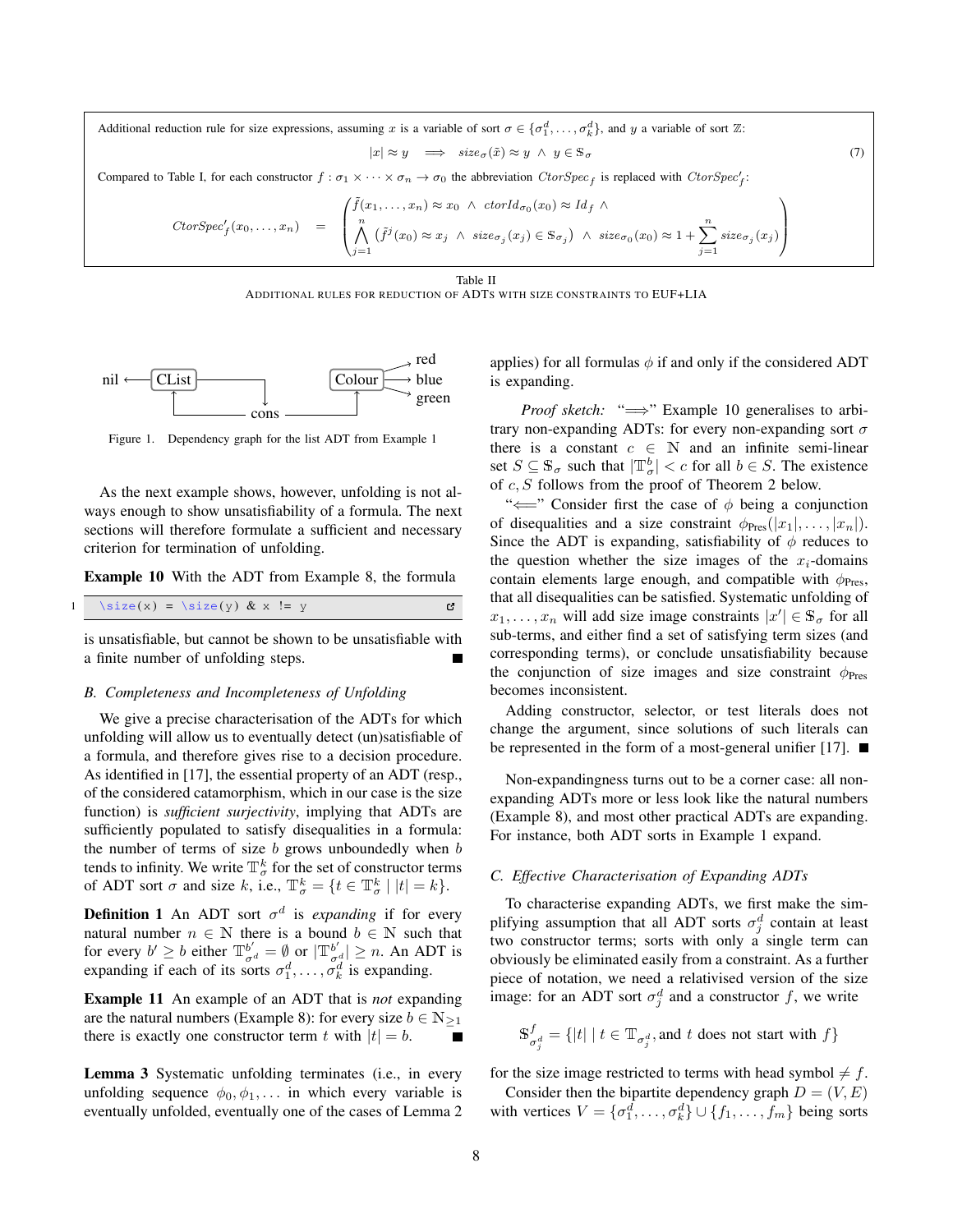and constructors, and the edge set

$$
E = \left\{ \begin{aligned} (\sigma_0, f_j), (f_j, \sigma_1), \dots, (f_j, \sigma_n) \\ |j \in \{1, \dots, m\}, f_j : \sigma_1 \times \dots \times \sigma_n \to \sigma_0 \end{aligned} \right\}
$$

<span id="page-8-0"></span>Fig. [1](#page-7-3) gives the graph for the list ADT in Example [1.](#page-1-1)

Theorem 2 An ADT is *not* expanding if and only if the graph D contains a simple cycle  $C = \sigma^1 \rightarrow f^1 \rightarrow \sigma^2 \rightarrow$  $f^2 \to \cdots \to f^n \to \sigma^1$  with the following properties:

- 1) C is the only path from  $\sigma^1$  to itself, i.e., every cycle starting and ending in  $\sigma^1$  is a repetition of C;
- 2) all constructors  $f^1, f^2, \ldots, f^n$  on C are unary;
- 3) the cycle  $C$  unboundedly contributes to the size image  $\mathbb{S}_{\sigma^1}$ , i.e.,

$$
\forall k. \ \mathbb{S}_{\sigma^1} \neq \{0,\ldots,k\} \cdot n + \bigcup_{i=1}^n \left(\mathbb{S}_{\sigma^i}^{f^i} + i - 1\right) \, .
$$

The characterisation theorem implies that every nonexpanding ADT has a set of cyclically connected sorts S1, ..., Sn, each of which might contain further constructors  $c1_1, c1_2, \ldots$  that do not lead back to S1, ..., Sn:

```
1 \sorts {
2 / /3 \quad S1 \{ f1(S2 s2); c1_1; c1_2; \# \ldots * \# \};4 S2 { f2(S3 s3); c2_1; c2_2; /* ... */ };<br>5 // ...
6 Sn { fn(S1 s1); cn_1; cn_2; /* ... */ };
7 / /8 }
```
The conditions of the theorem are clearly satisfied for the ADT of natural numbers (Example [8\)](#page-6-0). Condition 3) is satisfied whenever  $\mathbb{S}^{f^i}_{\sigma^i}$  $_{\sigma i}^J$  is finite for all  $i \in \{1, \ldots, n\}$ , but there are more subtle situations:

Example 12 We extend the list ADT from Example [1](#page-1-1) by adding two further sorts:

```
\begin{array}{c} 1 \\ 2 \end{array} \sorts {
2 S1 { f1(S2 s2) ; };
3 S2 { f2(S1 s1); null; col(CList list); };
4 }
```
The domain of sort S1 contains terms of any size greater than one. However, while the number of terms of size  $2k+1$ grows exponentially with  $k$ , there is exactly one term of size  $2k$  for every  $k$ , proving non-expandingness.

A cycle of length 3, in contrast, yields an expanding ADT:

```
1 \sorts {
2 S1 { f1(S2 s2) ; };
\begin{array}{cc} 3 & 52 \\ 4 & 53 \end{array} \begin{array}{cc} \text{f2}(53 \text{ s3}); \\ \text{f3}(51 \text{ s1}); \text{nu} \end{array}53 \{ f3(S1 s1); null; col(CList list); \}5 }
```

```
We can note that condition 3) of Theorem 2 now fails.
                                                        П
```
Before we can prove Theorem [2,](#page-8-0) we need some further results about ADTs. Consider constructor terms  $t[\bullet]$  with a unique hole •; such terms can alternatively be seen as terms with a single occurrence of a sorted variable. Composition of terms with holes is defined as  $t_1[\bullet] \circ t_2[\bullet] = t_1[t_2[\bullet]]$ . Two terms  $t_1[\bullet], t_2[\bullet]$  with holes are *incomparable* if  $t_1[s_1] \neq$  $t_2[s_2]$  for all constructor terms  $s_1, s_2$  of the right sort. The size  $|t[\bullet]|$  of a term with hole is the number of constructor symbol occurrences in  $t$ , i.e., the hole does not count. This implies  $|t_1[\bullet] \circ t_2[\bullet]| = |t_1[\bullet]| + |t_2[\bullet]|.$ 

<span id="page-8-1"></span>**Lemma 4** Suppose an ADT sort  $\sigma$  contains two incomparable constructor terms  $t_1[\bullet], t_2[\bullet]$  with holes  $\bullet$  of sort  $\sigma$ . Then  $\sigma$  expands.

*Proof:* Fix some  $n \in N$ . We need to show that there is a bound  $b \in \mathbb{N}$  ensuring  $\mathbb{T}^{b'}_{\sigma} = \emptyset$  or  $|\mathbb{T}^{b'}_{\sigma}| \geq n$  for every  $b' \geq b$ . Observe that for every  $g \geq n$  there are  $> n$ pairwise incomparable terms with holes  $t_1^0 \circ t_2^g \circ t_1^g$ ,  $t_1^1 \circ t_2^g \circ$  $\hat{t}_1^{g-1}, \ldots, t_1^g \circ t_2^{\bar{g}} \circ t_1^0$ , all of which have size  $g \cdot (|\vec{t}_1| + |\vec{t}_2|)$ . The size image  $\mathbb{S}_{\sigma} \subseteq \mathbb{N}$  can be represented as a finite union of arithmetic progressions,  $\mathbb{S}_{\sigma} = \bigcup_{i=1}^{l} \{a_i + k \cdot b_i \mid k \in \mathbb{N}\}\$ with  $a_i, b_i \in \mathbb{N}$  for  $i \in \{1, \ldots, l\}$ . For each  $i \in \{1, \ldots, l\}$ with  $b_i > 0$ , assuming that  $k \geq n \cdot (|t_1| + |t_2|)$  we can then pick  $g = b_i \cdot n$ , and some term  $t : \sigma$  of size  $a_i + (k - n \cdot \sigma)$  $(|t_1| + |t_2|) \cdot b_i$ , and obtain  $\gt n$  pairwise distinct terms

$$
(t_1^0 \circ t_2^g \circ t_1^g)[t], \ (t_1^1 \circ t_2^g \circ t_1^{g-1})[t], \ \ldots, \ (t_1^g \circ t_2^g \circ t_1^0)[t]
$$

that are all of size  $a_i+(k-n\cdot(|t_1|+|t_2|))\cdot b_i+g\cdot(|t_1|+|t_2|) =$  $a_i+k \cdot b_i$ . This implies that there is also a global bound  $b \in \mathbb{N}$ such that  $\mathbb{T}^{b'}_{\sigma} = \emptyset$  or  $|\mathbb{T}^{b'}_{\sigma}| \geq n$  for  $b' \geq b$ .

*Proof of Theorem [2:](#page-8-0)* "⇒" Suppose an ADT is not expanding, which means that there is a non-expanding sort  $\sigma$ . Choose  $\sigma$  such that whenever  $\sigma \stackrel{*}{\rightarrow} \sigma'$  in the D-graph, and  $\sigma'$  is non-expanding as well, then  $\sigma'$  is in the same strongly connected component (SCC) as  $\sigma$ ; this is possible because the SCCs of D form a DAG. Then  $\mathbb{S}_{\sigma}$  has to be infinite (otherwise  $\sigma$  would be expanding), and there is a simple D-path  $C = \sigma^1 \to f^1 \to \sigma^2 \to f^2 \to \cdots \to f^n \to \sigma^1$  with  $\sigma^1 = \sigma$  (otherwise there would be a non-expanding sort  $\sigma'$ reachable from  $\sigma$ , but not in the same SCC).

We show that  $C$  satisfies the conditions of the theorem. 1) holds because if there was a second path  $C'$  from  $\sigma$  to itself that is not a repetition of  $C$ , then both paths could be translated to incomparable  $\sigma$ -terms  $t_1[\bullet], t_2[\bullet]$  with  $\sigma$ -sorted holes •, and by Lemma [4](#page-8-1) the sort  $\sigma$  would be expanding. The same argument implies that 2) holds: if any of the constructors  $f_i$  had multiple arguments, incomparable terms  $t_1[\bullet], t_2[\bullet]$  could be derived (since, by assumption, every sort contains at least two constructor terms).

Suppose finally that 3) does not hold, i.e., for some  $k \in \mathbb{N}$ 

$$
\mathbb{S}_{\sigma} = \{0, \ldots, k\} \cdot n + \bigcup_{i=1}^{n} \left(\mathbb{S}_{\sigma^{i}}^{f^{i}} + i - 1\right)
$$

This would imply that from some sort  $\sigma^i$  a non-expanding sort  $\sigma'$  is reachable, by following a constructor other than  $f^i$ .